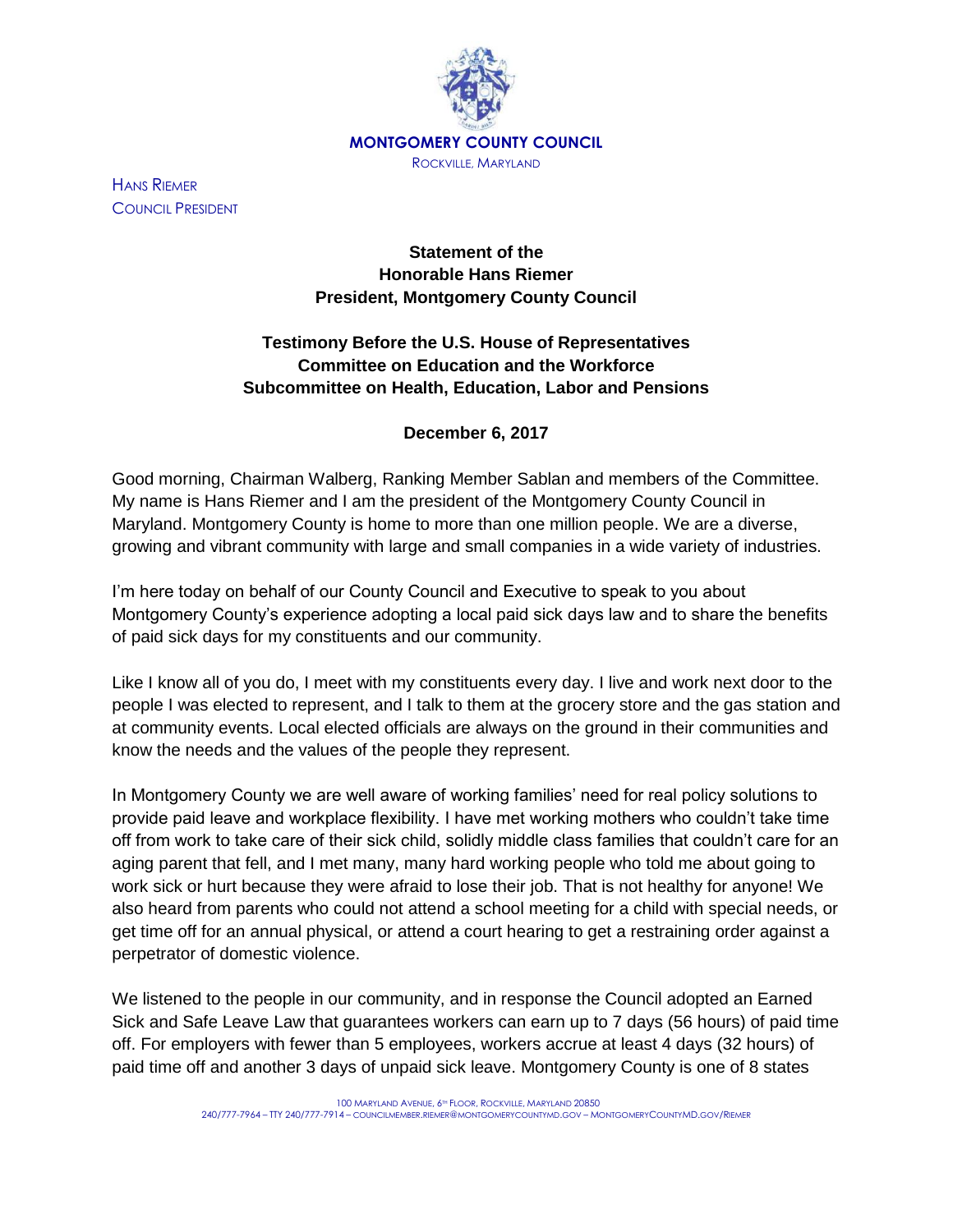and 32 localities that have passed similar laws as of today. After working through the bill and listening to workers and employers large and small, we passed the bill unanimously, and our County Executive signed it and led a smooth implementation process.

In the wealthiest nation in the world, it's unconscionable that an unexpected medical problem - cancer, or a car accident -- can trigger a downward spiral of lost wages, job loss, unemployment, foreclosure, bankruptcy, and worse. As Baby Boomers age, more and more workers are finding themselves caring not only for their children and themselves, but also for their aging parents as well. Hard working people shouldn't have to choose between caring for the parents who once cared for them and paying the bills.

Paid sick leave laws like ours are critical for the workforce, and workers, businesses and our health department are finding it works well in our County. But Maryland is a diverse state, and our County has a very high cost-of-living compared to others. When the Maryland legislature passed a statewide paid sick leave law last year, we worked with them to ensure that, while there is a new statewide floor that works across the state - our County is free to keep the stronger policy that works for us.

We have also been working with our state legislators to find a way to adopt a longer-term paid family and medical leave program - a Social Security-style program that would provide relief for employees who need extended leave, whether for a new baby, an illness, or an ailing family member. Our goal is to find a way to adopt a statewide floor that provides relief for all workers, while leaving the flexibility to address differences in workforce needs that exist in different Counties around the state. Our County, for example, may want to have a stronger family leave policy in order to more effectively compete for younger workers.

America is huge and diverse, and federal policies should work the same way. Let those of us in local and state government work with you to ensure a healthy and productive workforce while managing through concerns from employers. We are the closest to the ground. Every day, we are fielding complaints from small business owners, marketing ourselves to bigger businesses, hearing from workers and residents, helping to answer questions and fix problems. When the store on the corner closes, we find out why. We know what works for our communities.

At the same time, every worker in America deserves basic protections that ensure dignity and respect. There is no "one size fits all" solution to workplace leave policies, but there is a basic floor of protection that every worker in America deserves. Congress should adopt common sense policies like the Healthy Families Act, FAMILY Act, and Schedules that Work Act to provide a floor for workers across the country, while allowing states and local governments to determine what additional protections make sense for them.

We strongly oppose H.R. 4219, the misnamed Workflex in the 21st Century Act, which would undermine our paid sick days law and turn back the clock for more than 13 million working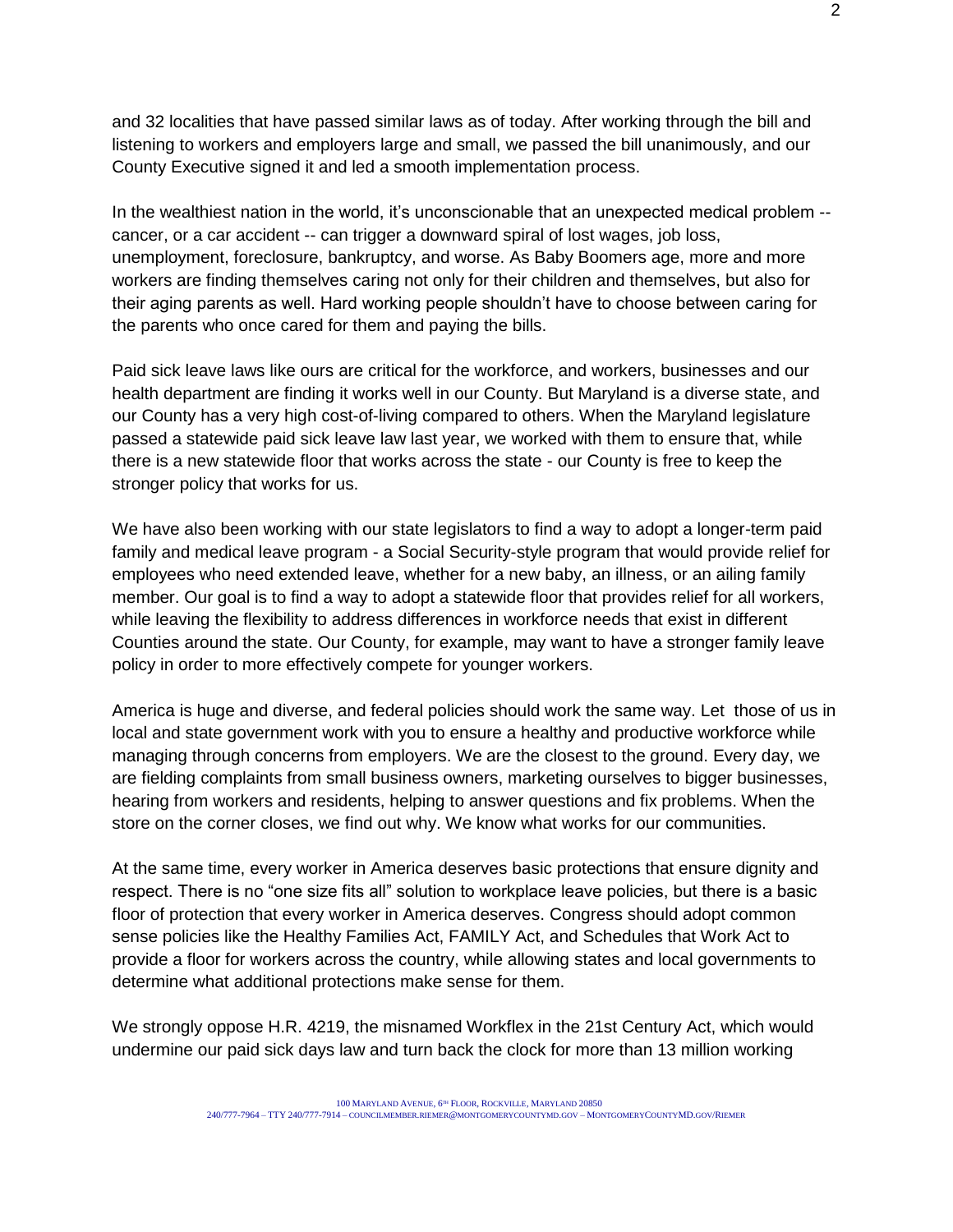people who have gained access to paid sick days through laws passed in eight states and 32 local jurisdictions across the country.

**H.R. 4219 does not provide paid sick days, it takes them away**. The federal law would create an off-ramp for employers to evade state and local laws presently covering millions of people. Without justification, the law goes against the basic tenet that if a decision can be made closer to the people without violating important principles, then that is where the decision making power should fall. And I am here to explain that there is absolutely no reason to enable employers to evade our state and local workplace laws. Our decisions are sound and they work just fine for our community and our employers.

By creating an escape hatch from state and local law, H.R. 4219 eviscerates the hard-won right to earn paid sick time that my constituents have and puts sole decision-making in the hands of their employers, who could unilaterally decide to offer their employees – my constituents – less certainty and predictability and deny their urgent leave requests.

H.R. 4219 would also cause confusion for local enforcement agencies, which would have to jump through hoops with the U.S. Department of Labor to determine whether the local government or DOL has jurisdiction over complaints for a particular employer. I know that would burden our enforcement agency and I would imagine it would burden DOL too.

As we were developing our sick days policy, we heard from people who - like two-thirds of people in the United States and 70 percent of low-wage workers - did not have a single paid sick day. We heard from others who were unable to take time off from work when their child or a beloved parent needed them. Some of the stories I heard echo the Society for Human Resources Management / Families and Work Institute's own research, which shows that nearly four in 10 employers say a worker's ability to take requested leave is determined in part by how and for whom they will use the time. Our paid sick days law limits that discretion for illness, health needs and domestic violence situations.

We also heard from business owners who said, "I already offer paid sick days because it's the smart as well as the right thing to do - and I think everyone should have it, too."

Our law and the other state and local laws have the same basic structure, the same basic guarantees and the same basic requirements that employers must follow. There is local variation to reflect local needs but the key elements and structures are very similar. This, by the way, is not any different than other state and international law variations that employers are quite used to dealing with. Many states have different minimum wages, along with other health, safety and environmental requirements that may differ from federal law. Businesses operate in areas where they believe they will be successful – and communities support business that comply with local laws. Businesses that are large enough to operate in multiple jurisdictions readily have the capacity to establish different business processes according to those jurisdictions.